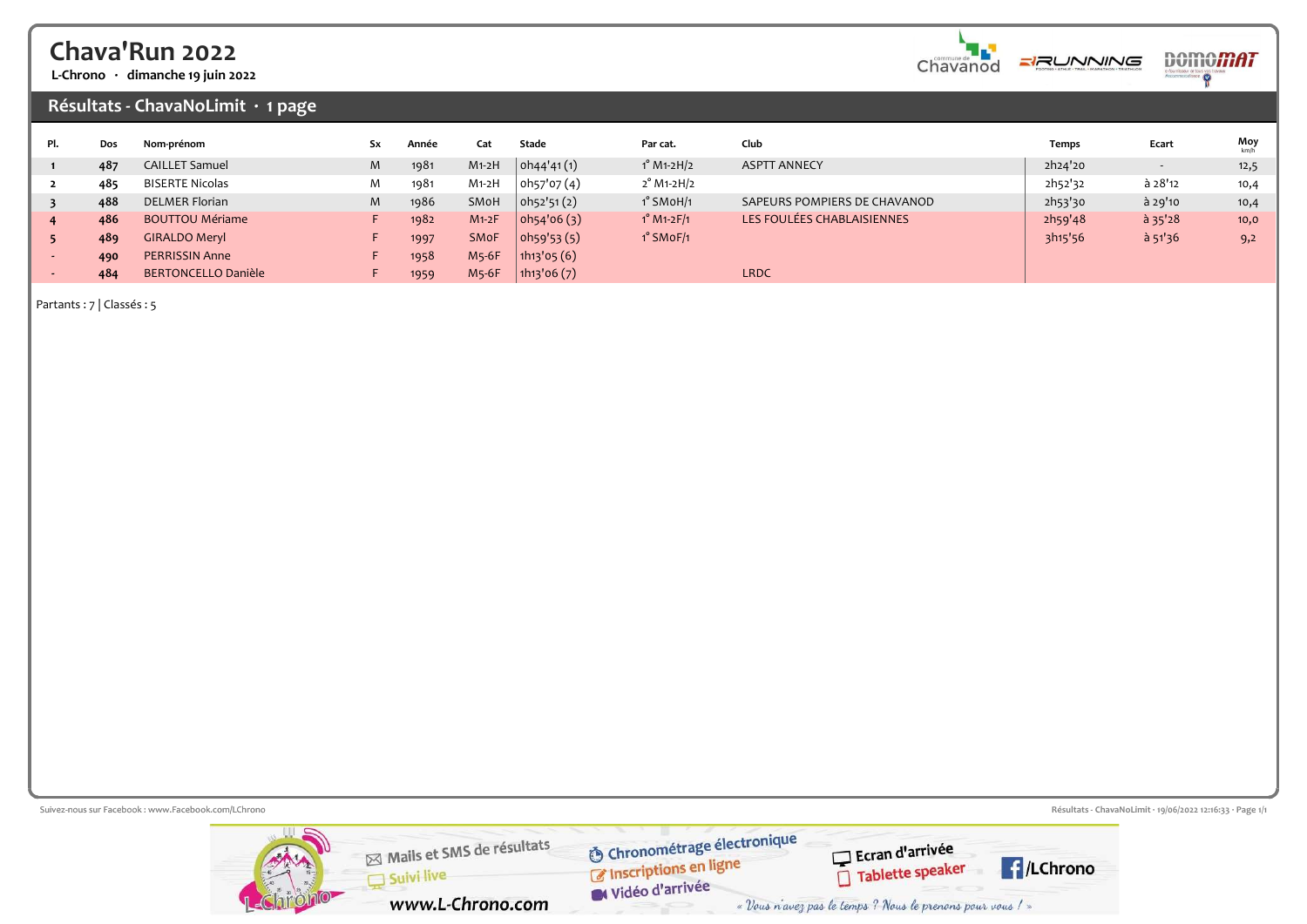## Chava'Run 2022

L-Chrono · dimanche 19 juin 2022

### Résultats - ChavaXL · 2 pages



**DOMOMAT**  $\ddot{\mathsf{P}}$ 

| Pl.                     | Dos | Nom-prénom                 | Sx          | Année | Cat      | Par cat.                                     | Temps   | Ecart                    | Moy  | Stade        | Club                         |
|-------------------------|-----|----------------------------|-------------|-------|----------|----------------------------------------------|---------|--------------------------|------|--------------|------------------------------|
| $\mathbf{1}$            | 293 | <b>GUEROULT Antoine</b>    | M           | 1991  | SMoH     | 1° SMoH/10                                   | 1h33'51 | $\overline{\phantom{a}}$ | 14,1 | oh41'04 (1)  |                              |
| $\overline{2}$          | 296 | LEROUX Guillaume           | M           | 1985  | SMoH     | 2° SMoH/10                                   | 1h42'11 | à 8'20                   | 12,9 | oh43'38(5)   | <b>ANNECY ATHLETISME</b>     |
| $\overline{\mathbf{3}}$ | 300 | <b>MOCELLIN Gregory</b>    | M           | 1985  | SMoH     | 3° SMoH/10                                   | 1h43'12 | à 9'21                   | 12,8 | oh43'29(3)   | <b>ASPTT ANNECY</b>          |
| 4                       | 305 | <b>SARNEL Guillaume</b>    | M           | 1985  | SMoH     | 4° SMoH/10                                   | 1h45'18 | à 11'27                  | 12,5 | oh43'33 (4)  |                              |
| 5                       | 285 | DELCORDE Julien            | M           | 1991  | SMoH     | 5° SMoH/10                                   | 1h45'25 | $\hat{a}$ 11'34          | 12,5 | oh44'40 (6)  |                              |
| 6                       | 289 | <b>FORTAILLIER Jean</b>    | M           | 1989  | SMoH     | 6° SMoH/10                                   | 1h46'13 | à 12'22                  | 12,4 | oh43'05(2)   |                              |
| $\overline{7}$          | 304 | <b>ROUPIOZ Marie</b>       | F           | 1991  | SMoF     | $1^\circ$ SMoF/3                             | 1h48'23 | $a$ 14'32                | 12,2 | oh48'48 (10) |                              |
| 8                       | 288 | <b>ENCRENAZ Cedric</b>     | M           | 1979  | $M1-2H$  | $1^{\circ}$ M1-2H/9                          | 1h50'23 | $a$ 16'32                | 12,0 | oh48'49 (11) | <b>SILL'N RUN</b>            |
| 9                       | 312 | EL OUANNAN Jamel           | M           | 1985  | SMoH     | 7° SMoH/10                                   | 1h51'34 | $a$ 17'43                | 11,8 | oh48'44 (9)  |                              |
| 10                      | 309 | WILLER Stéphane            | M           | 1975  | $M1-2H$  | $2^{\circ}$ M1-2H/9                          | 1h52'24 | à 18'33                  | 11,7 | oh48'42(8)   | SILL'N RUN                   |
| 11                      | 291 | <b>GOMBERT Laurent</b>     | M           | 1973  | $M1-2H$  | $3^{\circ}$ M <sub>1</sub> -2H/9             | 1h52'29 | $a$ 18'38                | 11,7 | oh47'26(7)   |                              |
| 12                      | 286 | <b>DIEMAND Andreas</b>     | M           | 1970  | $M_3-4H$ | 1° M3-4H/6                                   | 1h58'13 | à 24'22                  | 11,2 | oh51'28 (12) |                              |
| 13                      | 298 | <b>MARTINEZ Andres</b>     | M           | 1979  | $M1-2H$  | $4^{\circ}$ M <sub>1</sub> -2H/9             | 2hoo'52 | à 27'01                  | 10,9 | oh53'38 (16) |                              |
| 14                      | 292 | <b>GRELOUX Jean Michel</b> | M           | 1962  | M5-6H    | 1° M5-6H/3                                   | 2hoo'54 | $a$ 27'03                | 10,9 | oh53'30 (15) |                              |
| $15 \,$                 | 295 | <b>LEONE Gregory</b>       | M           | 1982  | $M1-2H$  | $5^\circ$ M1-2H/9                            | 2h03'08 | à 29'17                  | 10,7 | oh53'17 (14) |                              |
| 16                      | 278 | <b>BOULENAZ Stephane</b>   | M           | 1970  | $M_3-4H$ | $2^{\circ}$ M <sub>3</sub> -4H/6             | 2ho5'47 | à 31'56                  | 10,5 | oh52'40 (13) | CLUB ATHLÉ CA RIVIERA SUISSE |
| 17                      | 301 | <b>MOSSIERE Thierry</b>    | M           | 1986  | SMoH     | 8° SMoH/10                                   | 2h05'51 | à 32'00                  | 10,5 | oh54'12 (18) |                              |
| 18                      | 310 | <b>CHAMBET Jean-Pierre</b> | M           | 1960  | M5-6H    | $2^{\circ}$ M <sub>5</sub> -6H/3             | 2h06'02 | à 32'11                  | 10,5 | oh56'29 (20) |                              |
| 19                      | 279 | CHAMPIGNY Jérôme           | M           | 1981  | $M1-2H$  | $6°$ M <sub>1</sub> -2H/9                    | 2ho6'53 | à 33'02                  | 10,4 | oh56'28 (19) |                              |
| 20                      | 308 | VIOLET Stephane            | M           | 1959  | M5-6H    | $3^{\circ}$ M <sub>5</sub> -6H/3             | 2ho7'14 | à 33'23                  | 10,4 | oh53'53 (17) |                              |
| 21                      | 297 | <b>MARCHAND David</b>      | M           | 1990  | SMoH     | 9° SMoH/10                                   | 2ho8'01 | $a$ 34'10                | 10,3 | oh56'59 (21) |                              |
| 22                      | 282 | D INDIA Francois           | M           | 1965  | $M_3-4H$ | $3^{\circ}$ M <sub>3</sub> -4H/6             | 2ho8'10 | à 34'19                  | 10,3 | oh57'05 (22) |                              |
| 23                      | 303 | <b>PERRIN Manon</b>        | F           | 1992  | SMoF     | $2°$ SMoF/3                                  | 2h11'07 | $a$ 37'16                | 10,1 | oh57'16 (23) | <b>COURIR A POISY</b>        |
| 24                      | 281 | <b>CORMIER Kataline</b>    | $\mathsf F$ | 1979  | $M1-2F$  | $1^{\circ}$ M <sub>1</sub> -2F/3             | 2h17'25 | $a$ 43'34                | 9,6  | oh58'35 (25) |                              |
| 25                      | 276 | ARVIN-BEROD Philippe       | M           | 1970  | $M_3-4H$ | $4^{\circ}$ M <sub>3</sub> -4H/6             | 2h18'03 | $a$ 44'12                | 9,6  | oh58'53 (26) | SILLNRUN                     |
| 26                      | 287 | <b>DOBERVA Laurent</b>     | M           | 1966  | $M_3-4H$ | $5^{\circ}$ M <sub>3</sub> -4H/6             | 2h23'31 | à 49'40                  | 9,2  | oh57'52 (24) |                              |
| 27                      | 306 | <b>TOLLIUS Chrystelle</b>  | F           | 1970  | $M_3-4F$ | $1^{\circ}$ M <sub>3</sub> -4F/1             | 2h28'05 | $a$ 54'14                | 8,9  | 1hoo'49(27)  |                              |
| 28                      | 283 | <b>DABERT Antoine</b>      | M           | 1981  | $M1-2H$  | $7°$ M <sub>1</sub> -2H/9                    | 2h29'04 | à 55'13                  | 8,9  | 1h02'52 (29) |                              |
| 29                      | 311 | <b>CORBILLON Eric</b>      | M           | 1966  | $M_3-4H$ | $6°M3-4H/6$                                  | 2h32'13 | à 58'22                  | 8,7  | 1ho2'41(28)  |                              |
| 30                      | 294 | LAVOREL Damien             | M           | 1978  | $M1-2H$  | $8^{\circ}$ M <sub>1</sub> -2H/9             | 2h33'27 | à 59'36                  | 8,6  | 1h05'04 (30) | <b>COURIR A POISY</b>        |
| 31                      | 284 | <b>DECLERCQ Brigitte</b>   | F           | 1957  | M5-6F    | $1^{\circ}$ M <sub>5</sub> -6F/ <sub>2</sub> | 2h42'49 | à 1ho8'58                | 8,1  | 1h06'50 (31) |                              |
| 32                      | 299 | <b>MENDY Anne Laure</b>    | F           | 1982  | $M1-2F$  | $2^{\circ}$ M <sub>1</sub> -2F/3             | 2h43'41 | à 1h09'50                | 8,1  | 1h11'17(35)  | <b>COURIR A POISY</b>        |
| 33                      | 280 | <b>COLLIN Dominique</b>    | F           | 1961  | M5-6F    | $2^{\circ}$ M5-6F/2                          | 2h43'42 | à 1ho9'51                | 8,1  | 1h11'16(34)  | <b>COURIR A POISY</b>        |
| 34                      | 307 | <b>VIGNAC Alicia</b>       | F           | 1995  | SMoF     | 3° SMoF/3                                    | 2h44'21 | à 1h10'30                | 8,0  | 1ho9'29 (32) |                              |
| 35                      | 290 | <b>FREIMANN Johan</b>      | M           | 1995  | SMoH     | 10° SMoH/10                                  | 2h44'21 | à 1h10'30                | 8,0  | 1ho9'29 (33) | <b>ASPTT ANNECY</b>          |

Suivez-nous sur Facebook : www.Facebook.com/LChrono  $\mathbb{R}^2$  rage 1/2



Mails et SMS de résultats Suivi live www.L-Chrono.com

Chronométrage électronique Chronomeu age exercicles

Ecran d'arrivée

Tablette speaker

Widéo d'arrivée « Vous n'avez pas le temps ? Nous le prenons pour vous ! »

**E**/LChrono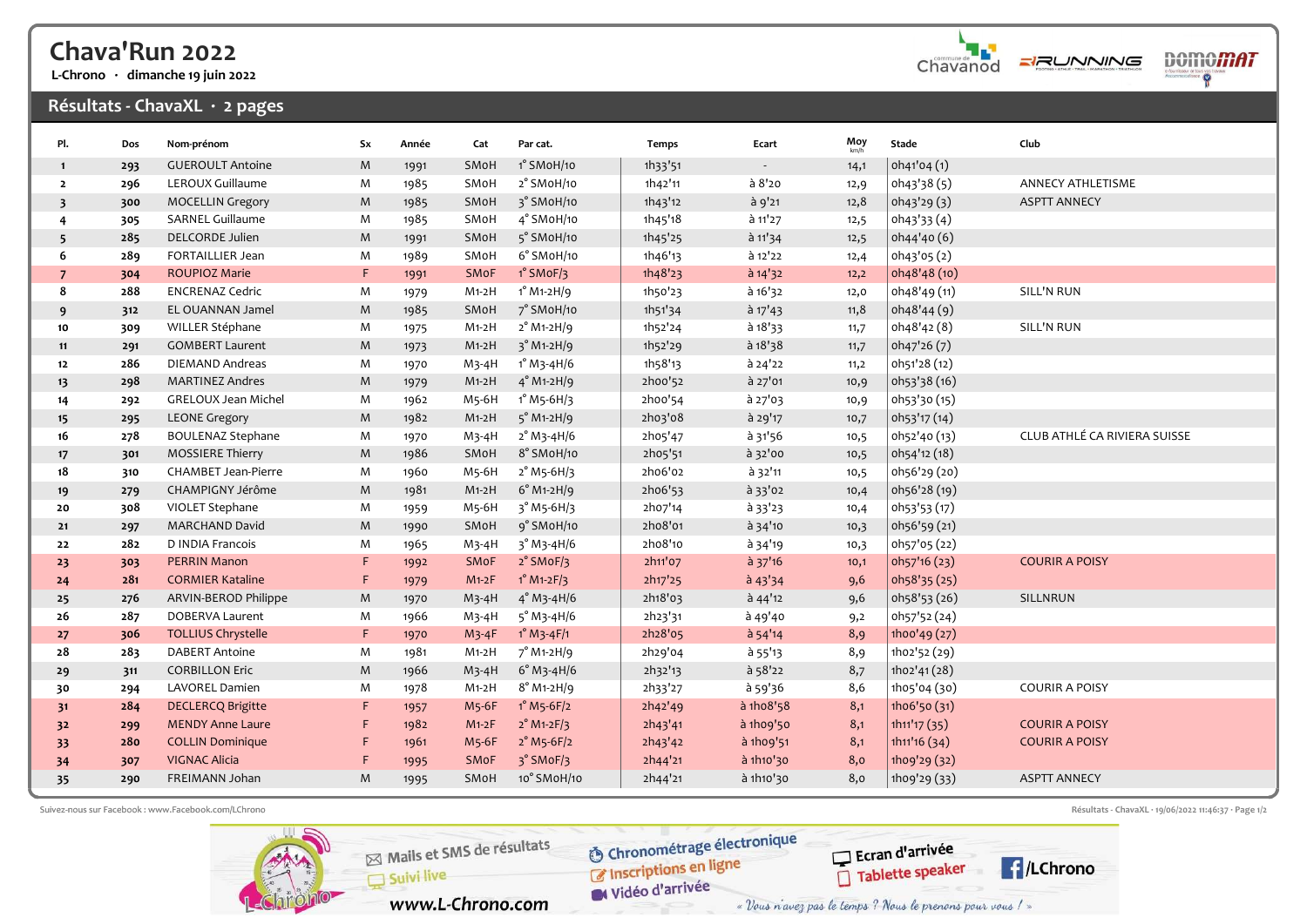|    | Dos | Nom-prénom               | Année | Lat     | Par cat.                         | Temps   | Ecart             | Moy | Stade        | Club                  |  |
|----|-----|--------------------------|-------|---------|----------------------------------|---------|-------------------|-----|--------------|-----------------------|--|
| 36 | 277 | <b>BALMAIN Stéphanie</b> | 1980  | $M1-2F$ | $3^{\circ}$ M <sub>1</sub> -2F/3 | 2h48'05 | $\hat{a}$ 1h14'14 | 7,9 | 1h13'02(36)  | <b>COURIR A POISY</b> |  |
|    | 302 | <b>OURSELIN Ludovic</b>  | 1978  | $M1-2H$ | $9°$ M1-2H/9                     | 3ho7'33 | à 1h33'42         | 7,0 | 1h13'04 (37) | <b>COURIR A POISY</b> |  |

Partants : 37 | Classés : 37

Suivez-nous sur Facebook : www.Facebook.com/LChrono  $\mathbb{Z}_2$  rage  $\mathbb{Z}/2$  rage  $\mathbb{Z}/2$ **S** Chronométrage électronique Mails et SMS de résultats Ecran d'arrivée<br><u>De Tablette</u> speaker **F**/LChrono Suivi live Widéo d'arrivée www.L-Chrono.com « Vous n'avez pas le temps ? Nous le prenons pour vous ! »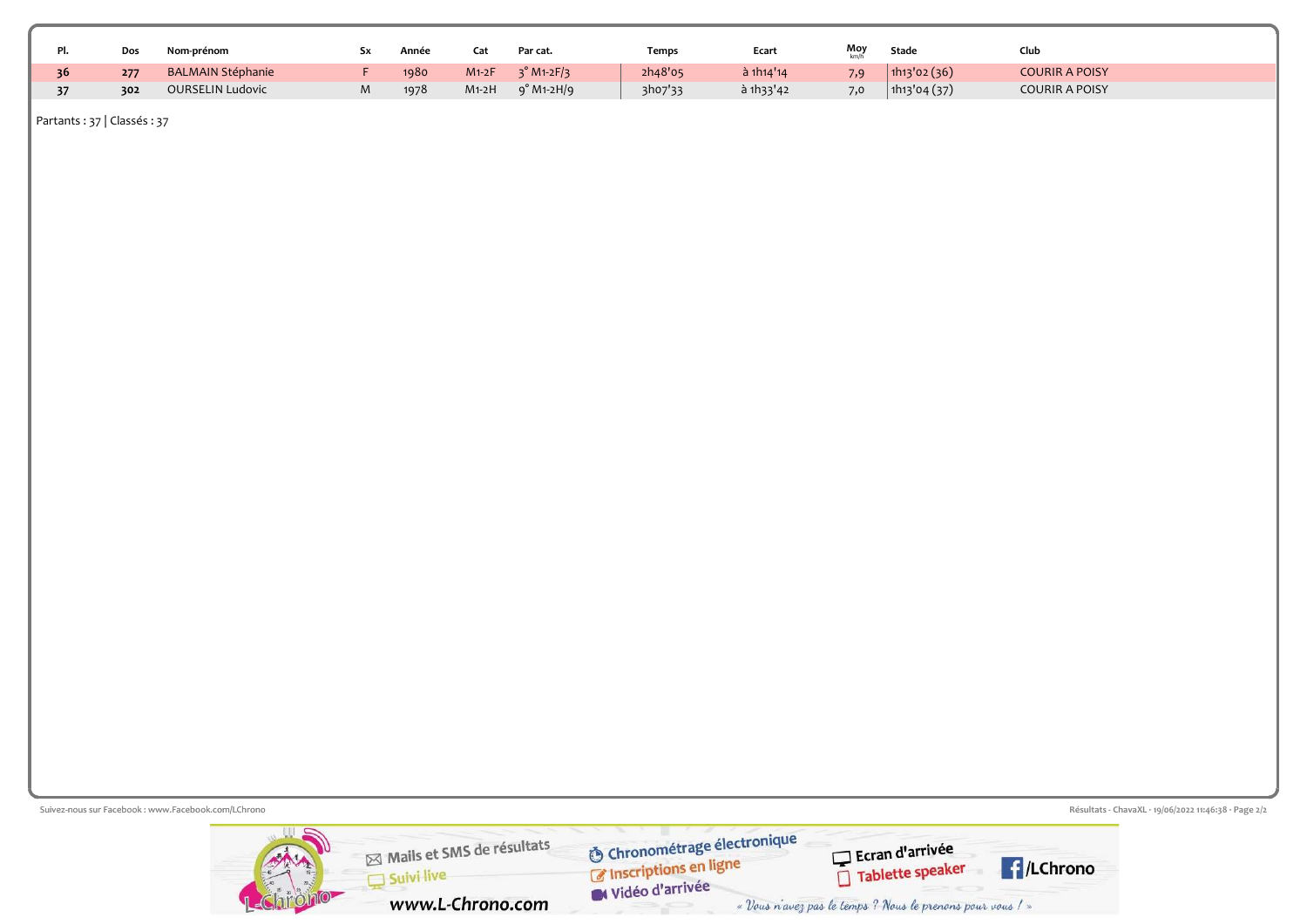# Chava'Run 2022

L-Chrono · dimanche 19 juin 2022

### Classement intermédiaire : - ChaVirée · 3 pages

| Pl.                     | Dos                     | Nom-prénom                     | Sx          | Année | Cat                    | Par cat.                               | Temps | Ecart      | $Moy$ <sub>km/h</sub> | Club                  |
|-------------------------|-------------------------|--------------------------------|-------------|-------|------------------------|----------------------------------------|-------|------------|-----------------------|-----------------------|
| $\mathbf{1}$            | 39                      | DESBREST Jean-Baptiste         | M           | 1995  | SMoH - M               | 1° SMoH/17                             | 39'59 | $\sim$     | 15,0                  | <b>CTT LAUSANNE</b>   |
| $\overline{2}$          | 43                      | <b>DUSANTER Frederic</b>       | M           | 1973  | M1-2H - M              | 1° M1-2H/15                            | 43'16 | à 3'17     | 13,9                  | <b>COURIR A POISY</b> |
| $\overline{\mathbf{3}}$ | 42                      | <b>DUSANTER Ilan</b>           | M           | 2005  | CAH - M                | $1^\circ$ CAH/2                        | 43'16 | $a$ 3'17   | 13,9                  | <b>COURIR A POISY</b> |
| $\overline{4}$          | 46                      | FELBER Thomas                  | M           | 1994  | SMoH - M               | 2° SMoH/17                             | 43'25 | $a$ 3'26   | 13,8                  |                       |
| 5                       | 106                     | VIALLARD Théo                  | M           | 1991  | SMoH - M               | 3° SMoH/17                             | 44'06 | $a$ 4'07   | 13,6                  | <b>CAF ANNECY</b>     |
| 6                       | 47                      | <b>FRATTALI Bruno</b>          | M           | 1972  | M3-4H - M              | 1° M3-4H/20                            | 44'18 | à 4'19     | 13,5                  | <b>ASPTT ANNECY</b>   |
| $\overline{7}$          | 89                      | RIBEIRO Jean-Manuel            | M           | 1991  | SMoH - M               | $4^\circ$ SMoH/17                      | 45'13 | a 5'14     | 13,3                  |                       |
| 8                       | 96                      | <b>SEREIR Tariq</b>            | M           | 2001  | ESH - M                | $1^\circ$ ESH/3                        | 45'18 | à 5'19     | 13,3                  |                       |
| 9                       | 49                      | GICQUEL Jérôme                 | M           | 1978  | $M1-2H - M$            | $2^{\circ}$ M1-2H/15                   | 45'32 | $a_{5'33}$ | 13,2                  | ASBF                  |
| 10                      | 45                      | <b>FELBER Louis</b>            | M           | 1966  | M3-4H - M              | 2° M3-4H/20                            | 45'43 | à 5'44     | 13,1                  |                       |
| 11                      | 88                      | REYNAUD Hugo                   | $M_{\odot}$ | 2002  | ESH - M                | $2^{\circ}$ ESH/3                      | 46'04 | à 6'05     | 13,0                  |                       |
| $12$                    | 55                      | <b>GONZALEZ Andre</b>          | M           | 1971  | M3-4H - M              | $3°$ M <sub>3</sub> -4H/20             | 46'14 | à 6'15     | 13,0                  |                       |
| 13                      | 24                      | <b>BRUNET Hugo</b>             | $M_{\odot}$ | 1996  | SMoH - M               | 5° SMoH/17                             | 46'32 | a 6'33     | 12,9                  |                       |
| 14                      | $\overline{\mathbf{3}}$ | ARVIN-BEROD Axel               | M           | 2006  | CAH - M                | $2^{\circ}$ CAH/2                      | 47'06 | à 7'07     | 12,7                  | JSP AGGLO ANNECY      |
| 15                      | 80                      | PACLET Fabien                  | $M_{\odot}$ | 1974  | $M1-2H - M$            | 3° M1-2H/15                            | 48'45 | a 8'46     | 12,3                  |                       |
| 16                      | 11                      | <b>BERTHIER Julien</b>         | M           | 1979  | $M1-2H - M$            | $4^{\circ}$ M1-2H/15                   | 49'11 | à 9'12     | 12,2                  | ASO NTN SNR           |
| 17                      | 57                      | <b>GOY Lionel</b>              | $M_{\odot}$ | 1971  | M3-4H - M              | $4°$ M3-4H/20                          | 49'26 | à 9'27     | 12,1                  |                       |
| 18                      | $112$                   | <b>LAIRAT Simon</b>            | M           | 1970  | M <sub>3</sub> -4H - M | $5^{\circ}$ M <sub>3</sub> -4H/20      | 49'28 | à 9'29     | 12,1                  |                       |
| 19                      | 15 <sub>15</sub>        | <b>BLATRIX Estelle</b>         | F           | 1975  | $M1-2F - F$            | $1^{\circ}$ M1-2F/11                   | 49'33 | à 9'34     | 12,1                  | AMBÉRIEU MARATHON     |
| 20                      | 102                     | VAGNOTTI Eddie                 | M           | 1968  | M <sub>3</sub> -4H - M | $6°M_3-4H/20$                          | 50'11 | à 10'12    | 12,0                  |                       |
| 21                      | 29                      | <b>CHAINE Aurélie</b>          | F.          | 1980  | $M1-2F - F$            | $2^{\circ}$ M1-2F/11                   | 50'22 | à 10'23    | 11,9                  |                       |
| 22                      | 17                      | <b>BLATRIX Alexis Giovanni</b> | M           | 2002  | ESH - M                | $3°$ ESH/3                             | 50'38 | à 10'39    | 11,9                  |                       |
| 23                      | 28                      | <b>CHAINE Jeremie</b>          | M           | 1976  | M1-2H - M              | 5° M1-2H/15                            | 50'38 | à 10'39    | 11,9                  |                       |
| 24                      | 44                      | FAVRE-VICTOIRE Sandrine        | F           | 1987  | SMoF-F                 | 1° SMoF/20                             | 50'53 | à 10'54    | 11,8                  |                       |
| 25                      | 109                     | LUNEAU Philippe                | $M_{\odot}$ | 1967  | M3-4H - M              | 7° M3-4H/20                            | 51'41 | à 11'42    | 11,6                  |                       |
| 26                      | 21                      | <b>BOX Thomas</b>              | M           | 1995  | SMoH - M               | 6° SMoH/17                             | 51'53 | $a$ 11'54  | 11,6                  |                       |
| 27                      | 111                     | <b>BUTTIN Nicolas</b>          | M           | 1981  | M1-2H - M              | $6°$ M <sub>1</sub> -2H/ <sub>15</sub> | 51'55 | à 11'56    | 11,6                  |                       |
| 28                      | 90                      | RICART Maxime                  | M           | 1974  | M1-2H - M              | 7° M1-2H/15                            | 52'23 | à 12'24    | 11,5                  | SPORTMAX OUTDOOR      |
| 29                      | 97                      | SEREIR Lakdar                  | M           | 1972  | M3-4H - M              | $8^{\circ}$ M <sub>3</sub> -4H/20      | 52'30 | à 12'31    | 11,4                  |                       |
| 30                      | 16                      | <b>BLATRIX Oscar</b>           | M           | 2004  | JUH - M                | $1^\circ$ JUH/3                        | 53'04 | à 13'05    | 11,3                  |                       |
| 31                      | 105                     | <b>VERNHOLLES Patrick</b>      | M           | 1964  | M3-4H - M              | 9° M3-4H/20                            | 53'07 | à 13'08    | 11,3                  |                       |
| 32                      | 98                      | <b>SERET Lauriane</b>          | F           | 1993  | SMoF - F               | 2° SMoF/20                             | 53'17 | $a$ 13'18  | 11,3                  |                       |
| 33                      | 78                      | <b>MULATIER Joris</b>          | M           | 1991  | SMoH - M               | 7° SMoH/17                             | 53'18 | à 13'19    | 11,3                  |                       |
| 34                      | 100                     | SIRONI Matteo                  | M           | 1972  | $M_3-4H - M$           | 10° M3-4H/20                           | 53'19 | à 13'20    | 11,3                  | TRIZEN PANAMA         |
| 35                      | 26                      | <b>BRUNET Philippe</b>         | M           | 1966  | $M_3-4H - M$           | 11° M3-4H/20                           | 54'18 | à 14'19    | 11,1                  | LA RONDE DE CHAVANOD  |
| 36                      | 79                      | <b>ODEZENNE Frederic</b>       | M           | 1965  | $M_3-4H - M$           | 12° M3-4H/20                           | 54'27 | à 14'28    | 11,0                  | RUN VALSERINE         |



Mails et SMS de résultats  $S$  suivi live www.L-Chrono.com

**O** Chronométrage électronique Chronometrage

Suivez-nous sur Facebook : www.Facebook.com/LChrono Classement intermédiaire : - ChaVirée · 19/06/2022 12:22:29 · Page 1/3

Ecran d'arrivée Tablette speaker **E**/LChrono

Chavanod

**ERUNNING** 

**DOMOMAT**  $\mathbf{P}$ 

Vidéo d'arrivée « Vous n'avez pas le temps ? Nous le prenons pour vous ! »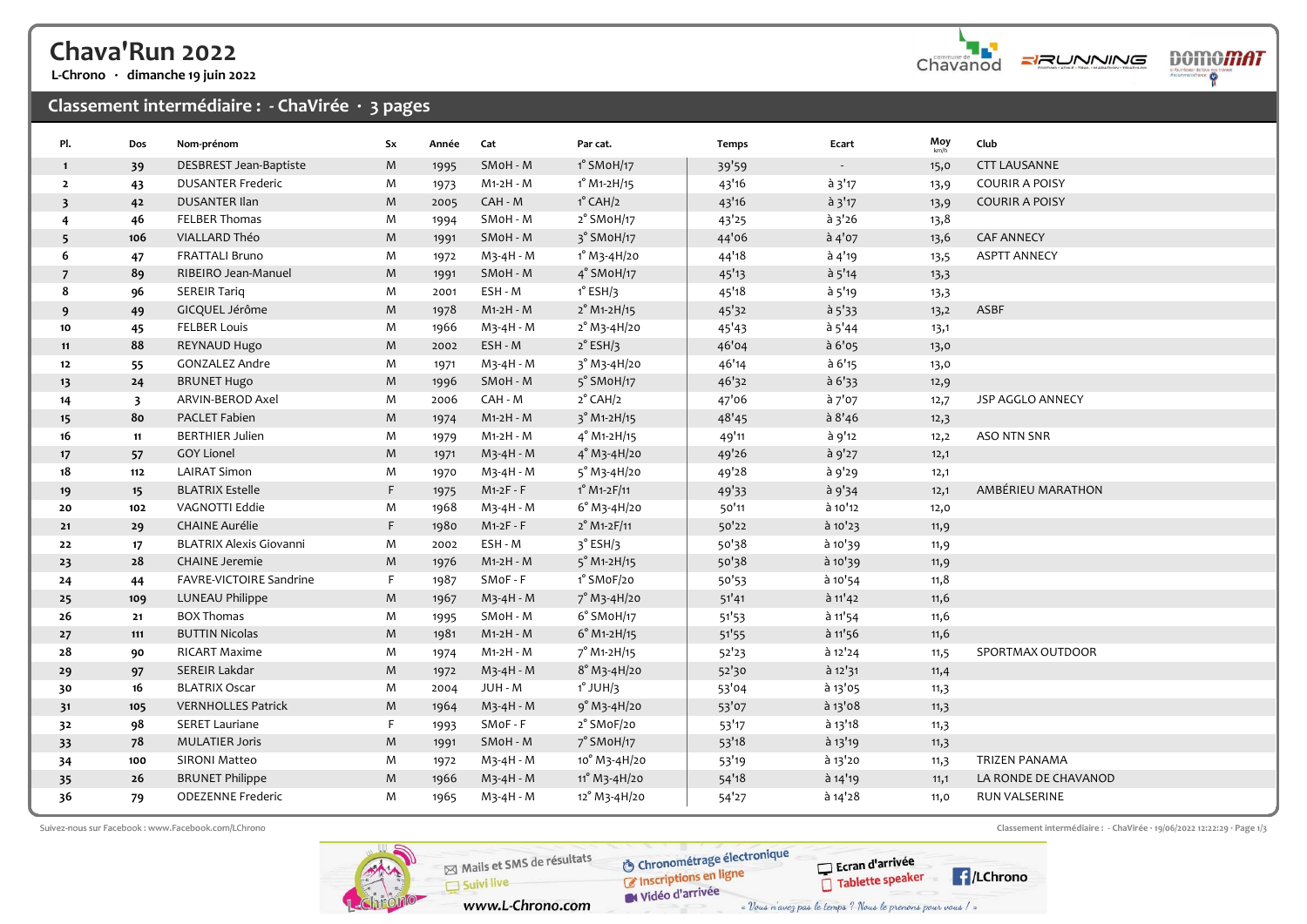| Pl.<br>37 | Dos<br>82      | Nom-prénom                      | Sx | Année | Cat          | Par cat.                                      | <b>Temps</b> | Ecart     | $Moy$ <sub>km/h</sub> | Club                              |
|-----------|----------------|---------------------------------|----|-------|--------------|-----------------------------------------------|--------------|-----------|-----------------------|-----------------------------------|
|           |                |                                 |    |       |              |                                               |              |           |                       |                                   |
|           |                | PINHEL Stéphane                 | M  | 1978  | M1-2H - M    | $8^{\circ}$ M <sub>1</sub> -2H/ <sub>15</sub> | 54'57        | $a$ 14'58 | 10,9                  |                                   |
| 38        | 9              | <b>BERAUD Julia</b>             | F. | 1984  | SMoF - F     | 3° SMoF/20                                    | 56'07        | à 16'08   | 10,7                  |                                   |
| 39        | 69             | LATHUILLE Jean Marc             | M  | 1971  | $M_3-4H - M$ | 13° M3-4H/20                                  | 56'41        | $a$ 16'42 | 10,6                  |                                   |
| 40        | 40             | <b>DOUCET Mathieu</b>           | M  | 2004  | JUH - M      | $2^\circ$ JUH/3                               | 57'42        | $a$ 17'43 | 10,4                  |                                   |
| 41        | 110            | PERRILLAT Didier                | M  | 1967  | M3-4H - M    | 14° M3-4H/20                                  | 58'31        | a 18'32   | 10,3                  |                                   |
| 42        | 8              | <b>BEL Christian</b>            | M  | 1962  | M5-6H - M    | $1^{\circ}$ M <sub>5</sub> -6H/4              | 59'35        | à 19'36   | 10,1                  |                                   |
| 43        | 107            | <b>VINCENT Ludivine</b>         | F  | 1988  | SMoF-F       | 4° SMoF/20                                    | 59'48        | à 19'49   | 10,0                  |                                   |
| 44        | 95             | SAAD Ella                       | F  | 1993  | SMoF - F     | 5° SMoF/20                                    | 59'58        | à 19'59   | 10,0                  | <b>ESPERANCE FAVERGIENNE</b>      |
| 45        | 32             | <b>CHAPPET Severine</b>         | F. | 1974  | $M1-2F - F$  | $3^{\circ}$ M <sub>1</sub> -2F/11             | 1hoo'oo      | à 20'01   | 10,0                  |                                   |
| 46        | 103            | VAILLANT Raphaëlle              | F  | 1994  | SMoF - F     | 6° SMoF/20                                    | 1h01'10      | à 21'11   | 9,8                   |                                   |
| 47        | 62             | HOUVENAGHEL Stephanie           | F. | 1991  | SMoF-F       | 7° SM oF/20                                   | 1h01'10      | à 21'11   | 9,8                   |                                   |
| 48        | 14             | <b>BESCH Frederic</b>           | M  | 1957  | M5-6H - M    | $2^{\circ}$ M5-6H/4                           | 1h01'17      | à 21'18   | 9,8                   | S/L ATHLETIC CLUB DE SAINT PALAIS |
| 49        | 75             | <b>MOREL Aurore</b>             | F  | 1978  | $M1-2F - F$  | $4^{\circ}$ M <sub>1</sub> -2F/ <sub>11</sub> | 1h01'54      | $a$ 21'55 | 9,7                   | <b>CRAN ANNECY TT</b>             |
| 50        | 104            | <b>VENDEVILLE Samuel</b>        | M  | 1984  | SMoH - M     | 8° SMoH/17                                    | 1h01'55      | à 21'56   | 9,7                   |                                   |
| 51        | 72             | MASSE Frédéric                  | M  | 1971  | $M_3-4H - M$ | 15° M3-4H/20                                  | 1h01'56      | $a$ 21'57 | 9,7                   | <b>CRAN ANNECY TT</b>             |
| 52        | 68             | <b>LARIPPE Thomas</b>           | M  | 1998  | SMoH - M     | $9°$ SMoH/17                                  | 1h02'01      | à 22'02   | 9,7                   |                                   |
| 53        | $\mathbf{1}$   | <b>ANDRIEUX Camille</b>         | F. | 1994  | SMoF-F       | 8° SMoF/20                                    | 1h02'02      | $a$ 22'03 | 9,7                   |                                   |
| 54        | 74             | MIALARET Fabien                 | M  | 1973  | M1-2H - M    | $9°$ M <sub>1</sub> -2H/ <sub>15</sub>        | 1h02'11      | à 22'12   | 9,7                   | LRDC                              |
| 55        | 12             | <b>BERTHOD Benjamin</b>         | M  | 1982  | M1-2H - M    | 10° M1-2H/15                                  | 1ho2'15      | à 22'16   | 9,6                   |                                   |
| 56        | 73             | <b>MERMET Justine</b>           | F. | 1994  | SMoF - F     | 9° SMoF/20                                    | 1h03'30      | à 23'31   | 9,5                   |                                   |
| 57        | 93             | ROUGEAU Pauline                 | F  | 1987  | SMoF-F       | 10° SMoF/20                                   | 1h03'34      | à 23'35   | 9,4                   |                                   |
| 58        | 61             | HOURMOUZIS Anaïs                | F. | 1985  | SMoF - F     | 11° SMoF/20                                   | 1h03'50      | à 23'51   | 9,4                   |                                   |
| 59        | 30             | <b>CHANEL Delphine</b>          | F  | 1977  | $M1-2F - F$  | $5^{\circ}$ M <sub>1</sub> -2F/11             | 1h03'54      | $a$ 23'55 | 9,4                   |                                   |
| 60        | 31             | <b>CHANEL Marie</b>             | F. | 2004  | JUF - F      | $1^\circ$ JUF/1                               | 1h04'20      | à 24'21   | 9,3                   |                                   |
| 61        | 48             | <b>GERET Lionel</b>             | M  | 1981  | M1-2H - M    | 11° M1-2H/15                                  | 1h04'20      | à 24'21   | 9,3                   |                                   |
| 62        | 56             | <b>GOREL Dimitri</b>            | M  | 1995  | SMoH - M     | 10° SMoH/17                                   | 1h04'22      | $a$ 24'23 | 9,3                   |                                   |
| 63        | $\overline{4}$ | <b>AULAGNE Anthony</b>          | M  | 1988  | SMoH - M     | 11° SMoH/17                                   | 1h04'43      | $a$ 24'44 | 9,3                   | LES AUVERGNATS DU CŒUR            |
| 64        | 50             | <b>GIRARD Philippe</b>          | M  | 1967  | M3-4H - M    | 16° M3-4H/20                                  | 1h05'08      | à 25'09   | 9,2                   |                                   |
| 65        | 83             | POINTILLART Fanny               | F  | 1990  | SMoF - F     | 12° SMoF/20                                   | 1h05'13      | à 25'14   | 9,2                   |                                   |
| 66        | 36             | DAVIET Raphaël                  | M  | 1980  | M1-2H - M    | 12° M1-2H/15                                  | 1h05'27      | $a$ 25'28 | 9,2                   |                                   |
| 67        | 65             | KALBOUSSI Mohamed Amine         | M  | 1991  | SMoH - M     | 12° SMoH/17                                   | 1ho6'13      | $a$ 26'14 | 9,1                   |                                   |
| 68        | $\overline{2}$ | <b>ARNAUD Fabien</b>            | M  | 1970  | $M_3-4H - M$ | 17° M3-4H/20                                  | 1ho7'15      | $a$ 27'16 | 8,9                   | ORSATUS SKI RACING                |
| 69        | 37             | <b>DELAVAL Yannick</b>          | M  | 1980  | M1-2H - M    | 13° M1-2H/15                                  | 1ho7'26      | $a$ 27'27 | 8,9                   | LA RONDE DE CHAVANOD              |
| 70        | 41             | DUCAUQUY Véronique              | F  | 1973  | M1-2F - F    | $6°$ M <sub>1</sub> -2F/ <sub>11</sub>        | 1ho8'04      | à 28'05   | 8,8                   |                                   |
| 71        | 20             | <b>BORDES-GHIRARDI Caroline</b> | F  | 1965  | $M3-4F - F$  | $1^{\circ}$ M <sub>3</sub> -4F/7              | 1ho8'34      | $a$ 28'35 | 8,8                   |                                   |
| 72        | 51             | <b>GIRARD Christine</b>         | F  | 1968  | $M3-4F - F$  | $2^{\circ}$ M <sub>3</sub> -4F/7              | 1ho8'44      | $a$ 28'45 | 8,7                   |                                   |
| 73        | 35             | <b>CRESSON Valérie</b>          | F  | 1968  | $M3-4F - F$  | $3°M3-4F/7$                                   | 1ho8'45      | $a$ 28'46 | 8,7                   |                                   |
| 74        | 70             | LECERF Philippe                 | M  | 1959  | M5-6H - M    | $3^{\circ}$ M <sub>5</sub> -6H/4              | 1ho9'11      | à 29'12   | 8,7                   |                                   |
| 75        | 86             | RAMBAUD Ophélie                 | F  | 1999  | SMoF-F       | 13° SMoF/20                                   | 1ho9'46      | $a$ 29'47 | 8,6                   |                                   |
| 76        | 76             | <b>MORIN Valentine</b>          | F  | 1995  | SMoF - F     | 14° SMoF/20                                   | 1ho9'46      | $a$ 29'47 | 8,6                   |                                   |
| 77        | 59             | <b>HAKKAM Claire</b>            | F. | 1966  | $M3-4F - F$  | $4^{\circ}$ M <sub>3</sub> -4F/7              | 1h11'55      | $a$ 31'56 | 8,3                   |                                   |



**S** Chronométrage électronique

Suivez-nous sur Facebook : www.Facebook.com/LChrono Classement intermédiaire : - ChaVirée · 19/06/2022 12:22:30 · Page 2/3

Vidéo d'arrivée « Vous n'avez pas le temps ? Nous le prenons pour vous / »

www.L-Chrono.com